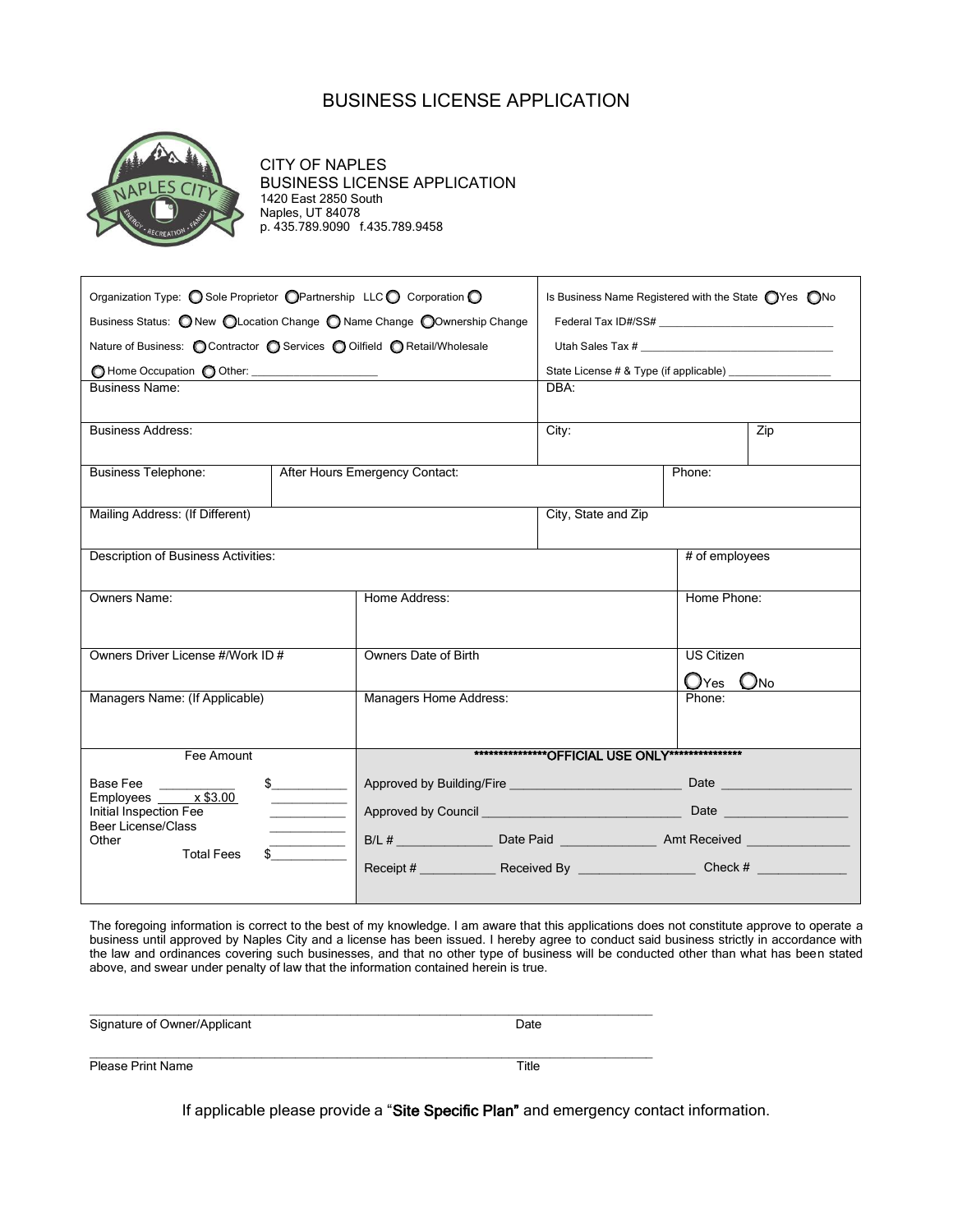

## **Assessor's Form**

Congratulations on the establishment of your new business. To smooth your business path, please be aware of the following statutory provisions relating to businesses:

- Utah Code, annotated 59-2-101 et seq., requires that each business pay property tax on the equipment and fixtures used in its operation.
- To assist the Assessor in determining what taxable equipment you have, Utah Code requires you to file an affidavit each year with the Assessor's Office.
- Business names are also picked up through phone listings and state and local government agencies. Property that has escaped taxation can be picked up and back billed to you with interest and penalties.

\_\_\_\_\_\_\_\_\_\_\_\_\_\_\_\_\_\_\_\_\_\_\_\_\_\_\_\_\_\_\_\_\_\_\_\_\_\_\_\_\_\_\_\_\_\_\_\_\_\_\_\_\_\_\_\_\_\_\_\_\_\_\_\_\_\_\_\_\_\_\_\_\_\_\_\_\_\_\_\_\_\_\_\_\_

 $\cdot \cdot$  The responsibility for business taxes is a personal obligation of the business owner.

#### **Please fill out the applicable fields below** (pick one of the three groups).

#### **Type of Business:**

**What Type of Equipment Do You Have?** (computers, machinery, furniture, file cabinets, manufacturing equipment, and estimate cost of office supplies)

\_\_\_\_\_\_\_\_\_\_\_\_\_\_\_\_\_\_\_\_\_\_\_\_\_\_\_\_\_\_\_\_\_\_\_\_\_\_\_\_\_\_\_\_\_\_\_\_\_\_\_\_\_\_\_\_\_\_\_\_\_\_\_\_\_\_\_\_\_\_\_\_\_\_\_\_\_\_\_\_\_\_\_\_\_ \_\_\_\_\_\_\_\_\_\_\_\_\_\_\_\_\_\_\_\_\_\_\_\_\_\_\_\_\_\_\_\_\_\_\_\_\_\_\_\_\_\_\_\_\_\_\_\_\_\_\_\_\_\_\_\_\_\_\_\_\_\_\_\_\_\_\_\_\_\_\_\_\_\_\_\_\_\_\_\_\_\_\_\_\_